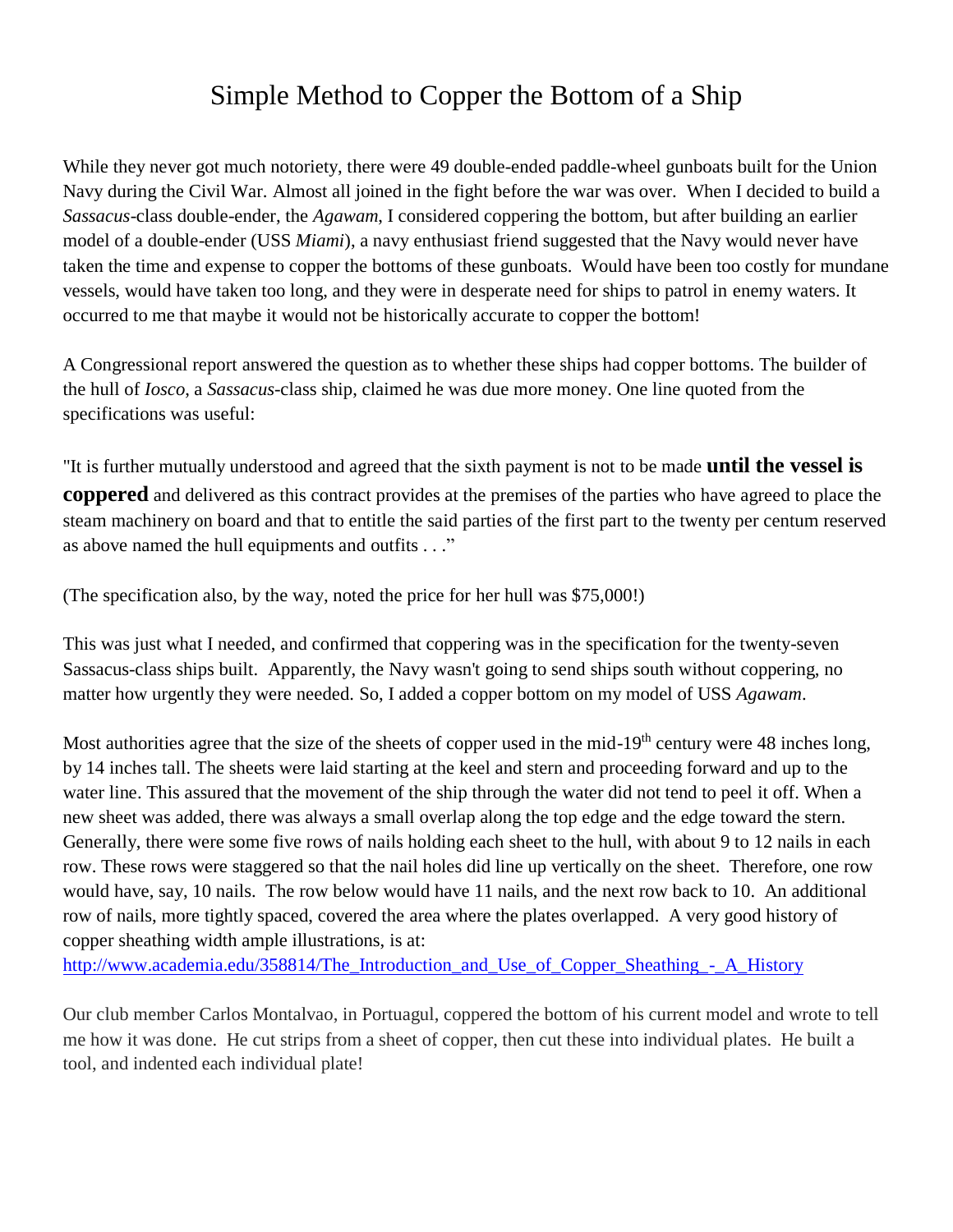

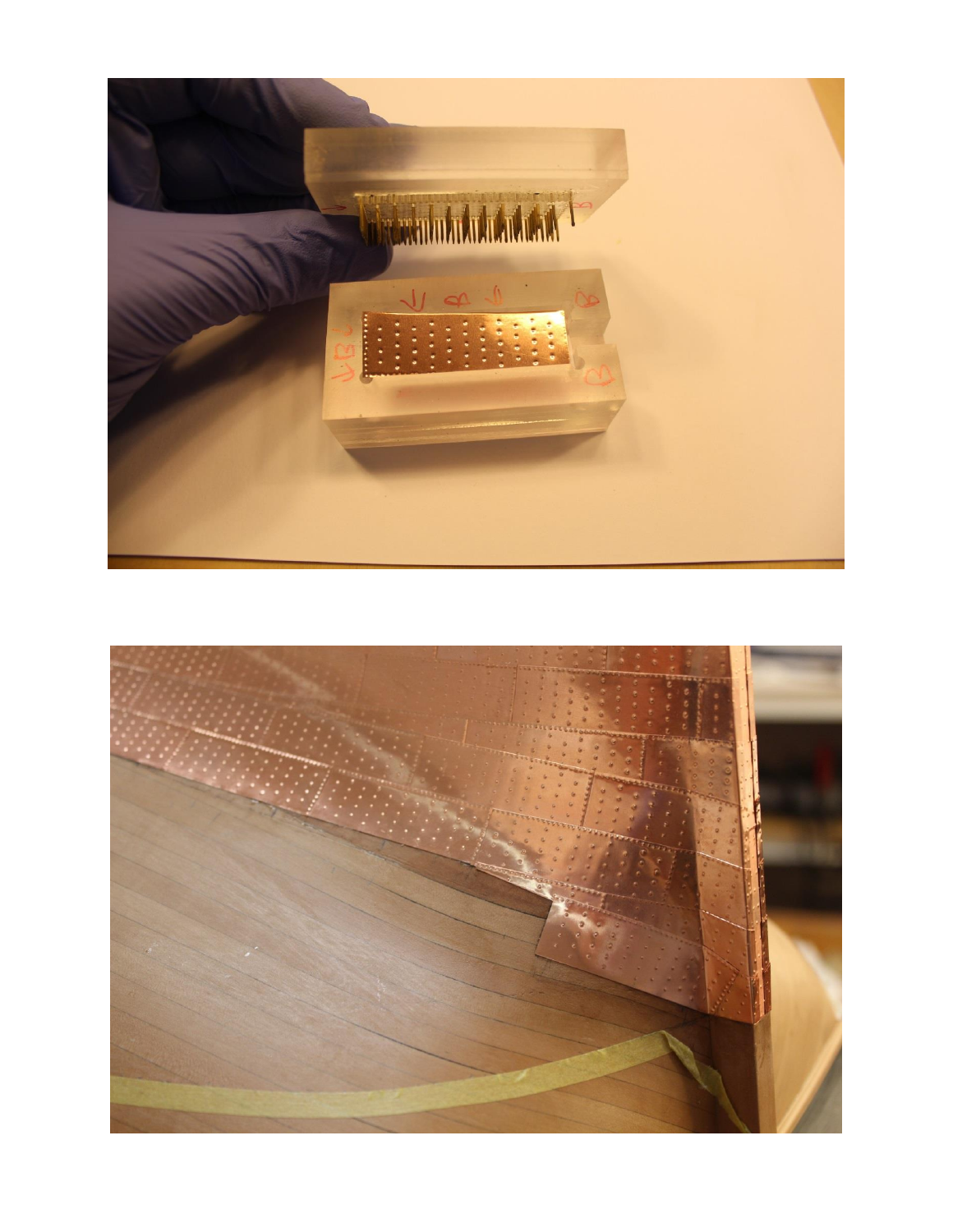

As you can see, he correctly has five rows of eleven "nails" per row. For American ships, the rows should be staggered, not in verticle lines.

I tried various ways to imprint the pattern of the nail holes as per Carlos, but my poor tool making did not work properly.

Since Carlos's system proved too difficult for me, I used a method I used before. For my 1:48 scale model (e.g., ¼ inch equals one foot) I used copper foil tape available in most hobby shops. The tape is apparently used for leaded glass applications. It has an adheasive on the back. I used 3/8"wide tape for the *Agawam*, which would scale out at a width of 18 inches. Close enough to 14 inches for me. Paid about \$14 at Dan's for a roll (needed two rolls for my rather large model). I cut individule pieces of copper foil, and placed them in the same manner as I had laid the planks the side of a ship, on a curved line fore and aft. I then used a ponce wheel and, pressing hard, psenetrated the copper sheets in long rows. Sometimes my control was poor, and the lines were not in perfect lines. But no matter, these lines of indents are really hard to study closely, and most are on the underside of the model where only a mirror would reveal the work. The holes the ponse wheel makes vastly increases the adhearance of the plates, as I pressed through them and the flaired copper holes acted a bit like rivits. In key places, I also used CA glue.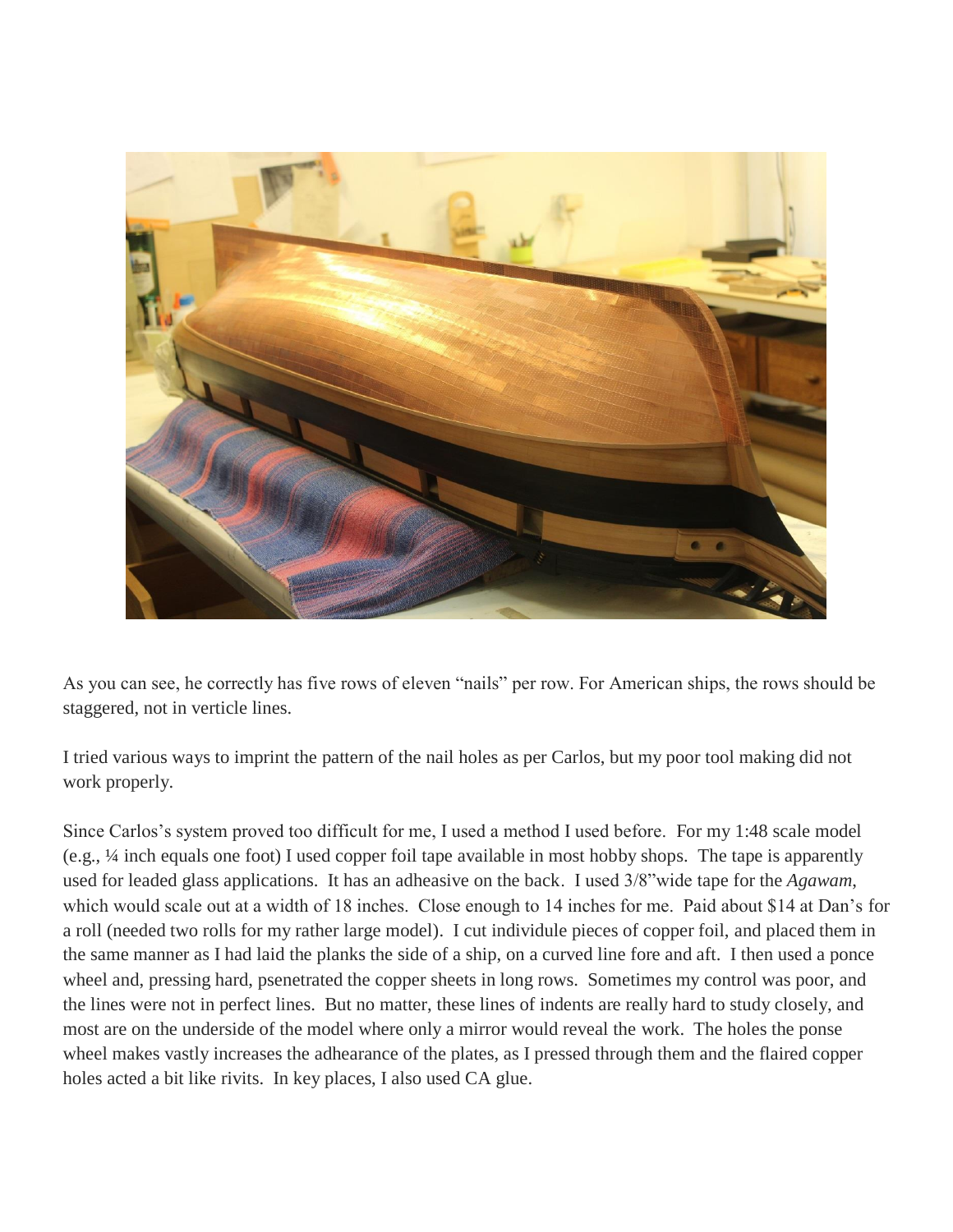I wanted to simulate the look of a vessel that was in the war zone in Southern waters. This meant, for the first time on any of my models, adding a bit of grime around the anchor ports, on the decks, and other locations one would expect such accumulations, plus a bit of wear, tear and scuffs. I also decided to simulate the weathered look that would exist on the copper bottom of a ship that had been at sea. But what would the weathered bottom of such a ship look like?

I got the answer from pictures of the USS *Constitution*, which had her copper bottom repaired while in drydock in 2015-2016.



This is obviously the color a copper bottom gets to be after some time in the water. To get a similar blue green, I thought about mixing up my own version of the color. But first, I tried "Maid-o'-Metal" brand liquid "solution of Patina for Copper and Brass." I tested it on a few patches of copper tape. It looked ok so I applied it to upside down hull. The liquid needs to sit a few hours, then you wipe it off. In some places, I applied it again.

By using a damp cloth and brisk rubbing, the patina can be wiped off to allow for evening out the color as wanted. I will seal it up eventually with a clear coat of acrylic.